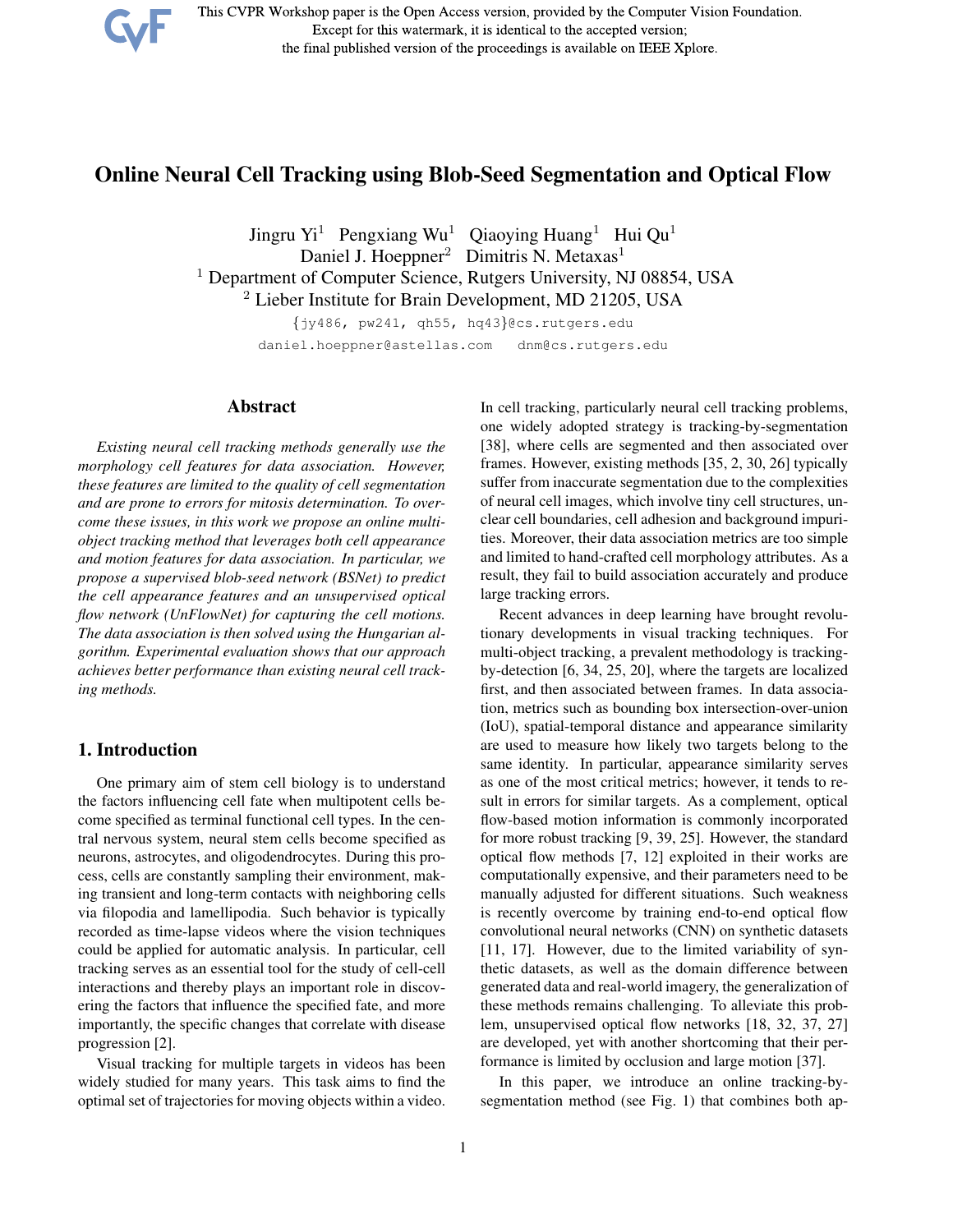

Figure 1. Illustration of our online tracking-by-segmentation process. The images are cropped from original ones. We show a mitosis data association example here. The updating process is based on mask IoU and is performed with Hungarian algorithm [23, 28].

pearance and motion features for neural cell tracking. Our method consists of two components (see Fig. 2): a supervised blob-seed network (BSNet) and an unsupervised optical flow network (UnFlowNet). BSNet provides cell instance appearance features, while UnFlowNet captures cell motions between frames. The online tracking (see Fig. 1) comprises two processes: mask prediction and updating. In the updating process, we employ the Hungarian algorithm [23, 28] for data association and adopt mask intersectionover-union (IoU) as the association metric. We verify the proposed method through a series of experiments, which demonstrate its superiority in neural cell tracking.

# 2. Related Work

# 2.1. Multi-object Tracking

One prevalent paradigm for multi-object tracking is tracking-by-detection. The general idea is to first localize the targets using an object detector in each frame, and then associate the targets across frames. One typical class of instances is the online methods [8, 39, 21, 6], which associate detections of the incoming frame immediately to existing trajectories and are efficient for real-time scenarios. Trajectories are typically handled with state-space models such as Kalman [19] and particle filters [13]; and the bounding box association for each tracker-detection pair aims to minimize defined assignment cost, which can be solved via Hungarian algorithm [23, 28] or greedy association [8]. Our method also works in an online manner.

Different from online approaches, the offline methods typically construct a set of trajectories through global or delayed optimization. For example, network flow-based methods [3, 44, 31] model the problem as a graph which can

be solved globally and efficiently. However, these methods are very restrictive in representing motion and appearance due to the intrinsic properties of cost functions. Inspired by the success of deep learning, Kim *et al*. [20] propose to incorporate deep appearance features into multiple hypotheses tracking to solve the multidimensional assignment problem. Similarly, Son *et al*. [34] learn the cost metric through deep network, while the Siamese networks [25, 5], triplet network [16] and correlation network [36] learn to discriminate whether the two input image patches belong to the same trajectory or not. These deep feature based tracking methods typically require well-defined supervision for the learning of appropriate data association metric.

To make data association more reliable, standard optical flow methods [7, 12] are utilized to incorporate motion information in multi-object tracking [9, 39, 25]. To accelerate the computation and avoid manual parameter tuning of optical flow, deep learning based methods are developed. Representative examples include FlowNet [11] and FlowNet 2.0 [17]. Training these deep models typically requires a large amount of data, and is thus commonly performed on synthetic dataset. However, due to domain difference, it is difficult to apply the trained model directly to real-world imagery such as microscopy images. To solve this issue, Jason *et al*. [18, 32] propose unsupervised optical flow networks where the original supervised loss is replaced by a proxy loss based on the classical brightness constancy and smoothness assumptions. Wang *et al*. [37, 27] further design bidirectional flow to alleviate the occlusion problem. In this paper, we employ the forward unsupervised flow to capture cell motions. However, different from existing works, we avoid the influence of background and large motions by masking the images with detected cell blobs, thereby largely improving the flow accuracy.

# 2.2. Neural cell tracking

Existing neural cell tracking methods generally adopt tracking-by-segmentation methodology. For example, Tang *et al*. [35] use fuzzy threshold, watershed and geometric snakes to segment cells across the whole sequences. Al-Kofahi *et al*. [2, 30, 26] use seeded watershed to overcome the segmentation errors caused by touching cells. These unsupervised hand-crafted methods are sensitive to image intensity variations and suffer from over- and under- segmentation. To track the cells, Pinidiyaarachchi *et al*. [30] propagate the seeds and tracker identities from the previous frame to the current frame. However, the propagation fails to identify cell mitosis and the tracking performance depends heavily on segmentation qualities. Al-Kofahi *et al*. [2, 35, 26] model the probabilities of cell movement and division using cell morphology attributes, such as centroid, the major axis, and orientation. These prediction models tend to generate large tracking errors due to inac-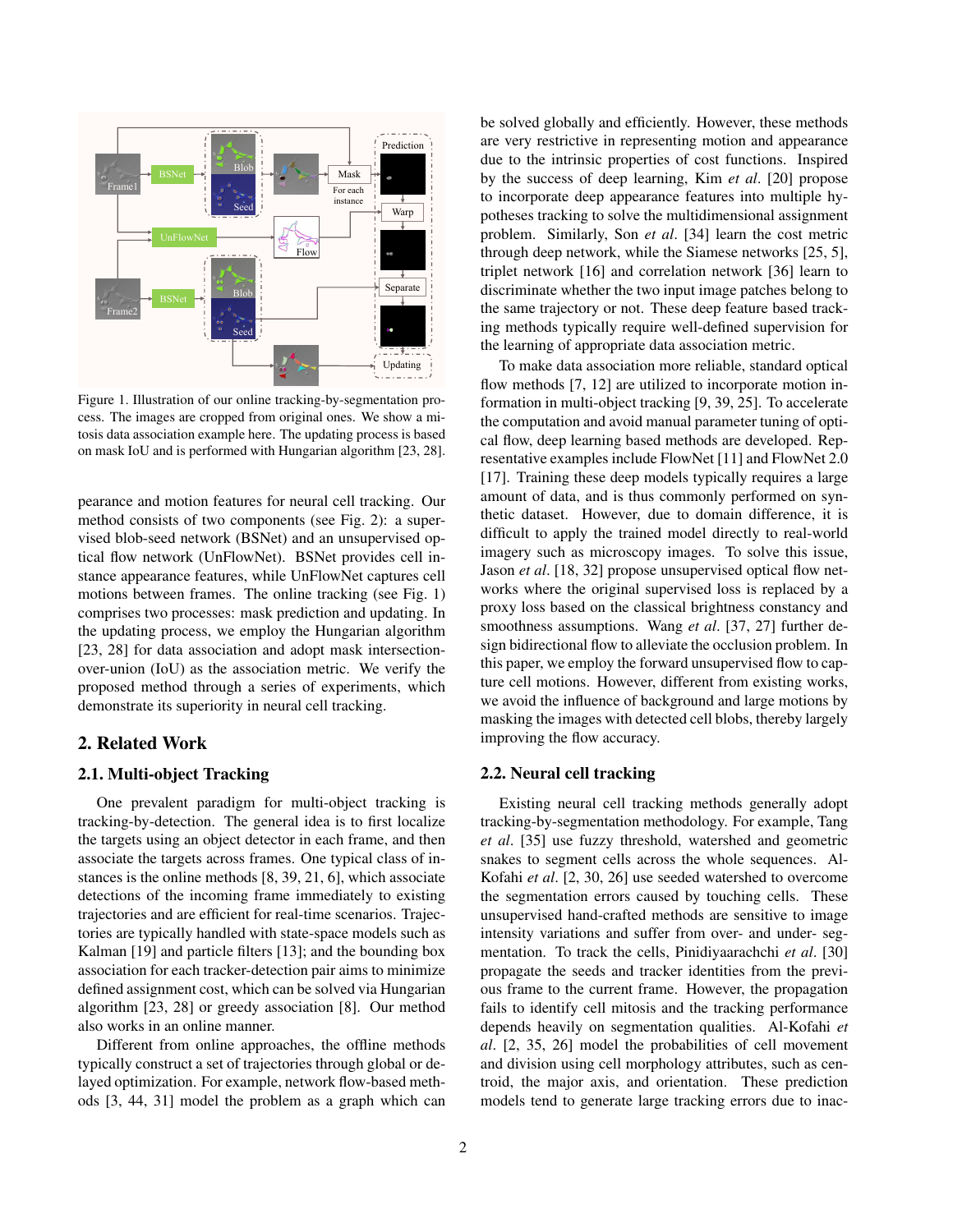

Figure 2. The two architectures: BSNet and UnFlowNet. The encoder is composed of conv0, conv1, conv2 x, con3 x, conv4 x from left to right, where structures of conv1-conv4 are from ResNet50 [15] and conv0 contains two 3×3 convolutional layers. The red circle in BSNet indicates the attached cells that can hardly be separated by blob map alone. The red circle in the UnFlowNet points to the learned optical flow that can be used to predict cell mitosis.

curate segmentation as well as abnormal cell behaviors and shapes. Compared to existing works above, our method is able to identify cell mitosis and produce accurate blob masks, thanks to the learned deep features.

# 3. Method

Our online tracking-by-segmentation method (see Fig. 1) comprises two components: a supervised blob-seed network (BSNet) and an unsupervised optical flow network (UnFlowNet). The BSNet provides the instance blob segmentation for each cell and the UnFlowNet captures the cell motions between two frames for mask prediction. We first introduce the two components in section 3.1 and section 3.2. Then we demonstrate our tracking algorithm in section 3.3.

# 3.1. BSNet

For neural cell tracking, one key problem is to identify the neural cell instances. However, neural cells tend to contact each other transiently or long-termly, making it difficult to distinguish different instances. Instance segmentation is one possible solution to this problem [41, 14, 42, 43], while it suffers from a huge imbalance between positive and negative anchor boxes [24, 40]. In response to such issues, we propose to use blob segmentation to represent the cell appearance features for neural cell tracking. The blobs of cells we utilize here are the areas inside the contours of cells, where the filopodia and lamellipodia are not included. Cell blobs are effective to tell apart different targets, but could be insufficient for separating attached cells (see Fig. 1 and Fig. 2). To deal with this problem, we further employ seed heatmaps to help separate the cells. In particular, we detect the number of seeds inside the blob area. When the number of seeds is greater than one, we apply watershed to separate the connected blobs.

We develop a supervised blob-seed network (BSNet) for the prediction of cell seeds and blobs. The seed heatmaps and the blob segmentations are combined to capture the appearance features of cell instances, which will be further used for mask prediction and mask association. As shown in Fig. 2, the BSNet structure is similar to a U-Net [33]. The encoder contains five convolutional layer blocks, which we name them from left to right conv0, conv1, conv2\_x, con3<sub>-x</sub>, and conv4<sub>-x</sub>. The structures of conv1-conv4 are from ResNet50 [15]. Conv0 consists of two  $3 \times 3$  convolutional layers. We use one  $4 \times 4$  deconvolutional layers with stride 2 in each skip connection with a plus operator to combine the shallow and deep features. The head prediction of BSNet is a two-channel feature map containing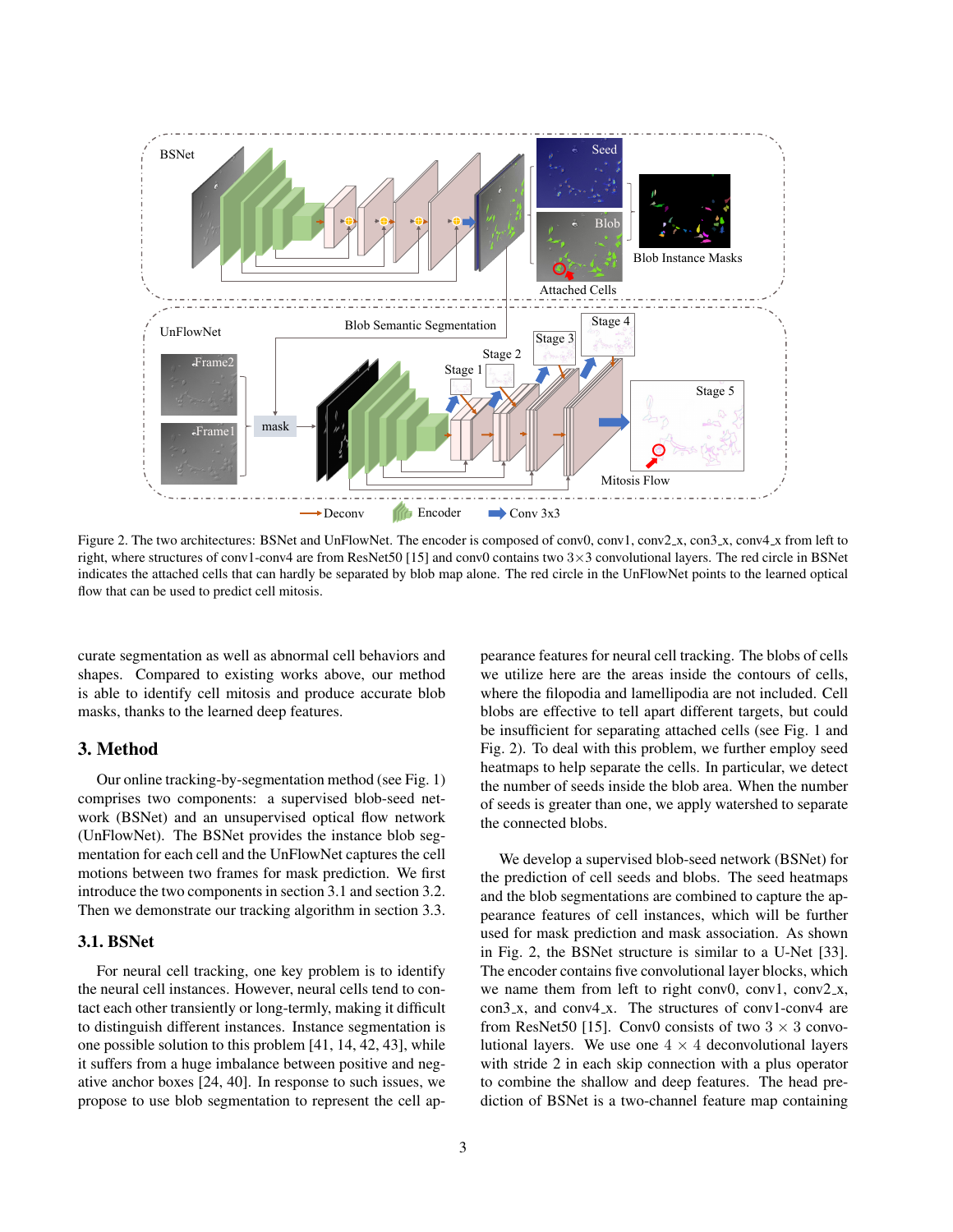seed heatmap and blob map of the neural cells. The blob and seed segmentations are then combined to generate the blob instance masks. We normalize the two output maps by a pixelwise sigmoid function. The objective loss of the BSNet is a binary cross-entropy function.

### 3.2. UnFlowNet

Data association is one of the most critical problems for cell tracking. Existing cell tracking methods generally use empirical morphology metrics to associate cell instances. To detect mitosis during tracking, overlaps [1], distances [2], and morphology combinations [10] between parents and children are employed. However, these metrics are ineffective in scenarios where there exist touching cells and morphology changes.

In this work, we propose to utilize the optical flow field to correlate the cell instances between two frames directly (see Fig. 1). In particular, for each cell blob instance in the previous frame, we warp it to the current frame using the optical flow field. Then the instance association between the predicted blobs and the blob segments of the current frame is solved by Hungarian algorithm [23, 28] using mask IoU. Our method has two major advantages. First, the cell mitosis can be captured by optical flow (see Fig. 1 and Fig. 2). Compared to existing complex restricted morphology metrics, our warping-based mitosis prediction is more reliable. Second, the optical flow field predicts the possible morphology and position changes of previous cell instances in the current frame, thereby providing more accurate instance association.

We employ an unsupervised optical flow network (Un-FlowNet) to learn the motions between two consecutive frames. To avoid the interference of background change and large cell motion caused by filopodia and lamellipodia, we mask the input images with the blob segmentations generated from BSNet. As shown in Fig. 2, the UnFlowNet contains the same encoder architecture as BSNet. The coarseto-fine optical flow refinement parts follow the designs of FlowNetS [11]. We use the smooth and photometric loss [18] to optimize the network parameters. In particular, we calculate the losses between the input image pairs and output optical flow at every stage  $(s = 1, 2, \ldots, 5)$ . For input images  $I_t, I_{t+1} \in \mathbb{R}^{3 \times H \times W}$ , the loss function is defined as:

$$
\mathcal{L} = \sum_{s=1}^{5} (\mathcal{L}_{\text{photometric}}(\mathbf{u}_s, \mathbf{v}_s, \mathbf{I}_t, \mathbf{I}_{t+1}) + \mathcal{L}_{\text{smooth}}(\mathbf{u}_s, \mathbf{v}_s)),
$$
\n(1)

where  $\mathbf{u}, \mathbf{v} \in \mathbb{R}^{H \times W}$  represent the horizontal and the vertical flow between the two input images and  $s$  indexes the stage number of output optical flow (see Fig. 2). The photometric loss is the sum of difference between  $I_{t+1}$  and the warped images from  $\mathbf{I}_t$ :

$$
\mathcal{L}_{\text{photometric}}(\mathbf{u}, \mathbf{v}, \mathbf{I}_t, \mathbf{I}_{t+1}) = \sum_{i,j} \rho(\mathbf{I}_{t+1}(i,j) - \mathbf{I}_t(i + u_{i,j}, j + v_{i,j})), \quad (2)
$$

where  $\rho(x) = (x^2 + \epsilon^2)^{\alpha}$  is the Charbonnier penalty [18]. The smooth loss is as follows:

$$
\mathcal{L}_{\text{smooth}}(\mathbf{u}, \mathbf{v}) = \sum_{i,j} (\rho(u_{i,j} - u_{i+1,j}) + \rho(u_{i,j} - u_{i,j+1}) + \rho(v_{i,j} - v_{i+1,j}) + \rho(v_{i,j} - v_{i,j+1})).
$$
\n(3)

#### 3.3. Tracking Algorithm

Our online tracking-by-segmentation method for neural cell tracking is illustrated in Algorithm 1. For two sequential images  $x_1$  and  $x_2$ , BSNet is first applied to frame  $x_1$ to obtain its cell blob instance masks. We use  $N$  to represent the total number of masks. Next, we assign a tracker ID  $t_i$  to the *i*-th mask. We use  $T = \{t_i\}_{i=1}^N$  to represent the tracker sets for frame  $x_1$ . Algorithm 1 is then used to predict and update the tracker sets. Note that each tracker  $t_i$ is associated with a cell blob mask.

**Prediction** Given the two sequential images  $x_1$  and  $x_2$ and the tracker sets  $T$  for  $x_1$ , the prediction process is to predict cell blob instance masks for  $x_2$  and update the tracker set  $T$ . First, we obtain the optical flow field  $f$  between frame  $x_1$  and  $x_2$  using UnFLowNet (Line 1). For each  $t_i$  in  $T$ , we apply the Hadamard product between the instance mask of  $t_i$  and  $x_1$  to mask out the interference of other cells, background and filopodia-like structures. And then we warp the product image using optical flow field  $f$ (Line 5). We denote the warped image by  $y$ . To check if  $y$  contains mitosis, we count the seeds of  $y$  using the seed heatmap from  $x_2$  and separate y when the seeds number is 2 (see Fig. 1). If no mitosis happens, we replace the mask of  $t_i$  with y (Line 6). Otherwise, we use an adding set  $M^a$ and a removing set  $M<sup>r</sup>$  to store the mitosis predictions. If a mitosis happens to y, we put its parent tracker  $t_i$  to  $M^r$  and store the two child masks in  $M^a$ . Our aim is to remove the tracker ID of the parent and create new tracker IDs for child cells. After iterating all the tracker  $t_i$  in  $T$ , as in Line 9, we remove  $t_i$  from T if  $t_i$  is in  $M^r$  and we create new tracker IDs for masks in  $M^a$  and add the new trackers to T. The two sets  $M^a$  and  $M^r$  are then emptied.

Updating After the previous step, our updated tracker set  $T$  contains the predicted blob masks for  $x_2$  which ideally are consistent with the observed blob instance masks for  $x_2$ in terms of shape, size and the number of instances. Our next step is to associate the predicted masks with the observed masks using the Hungarian algorithm [23, 28]. First,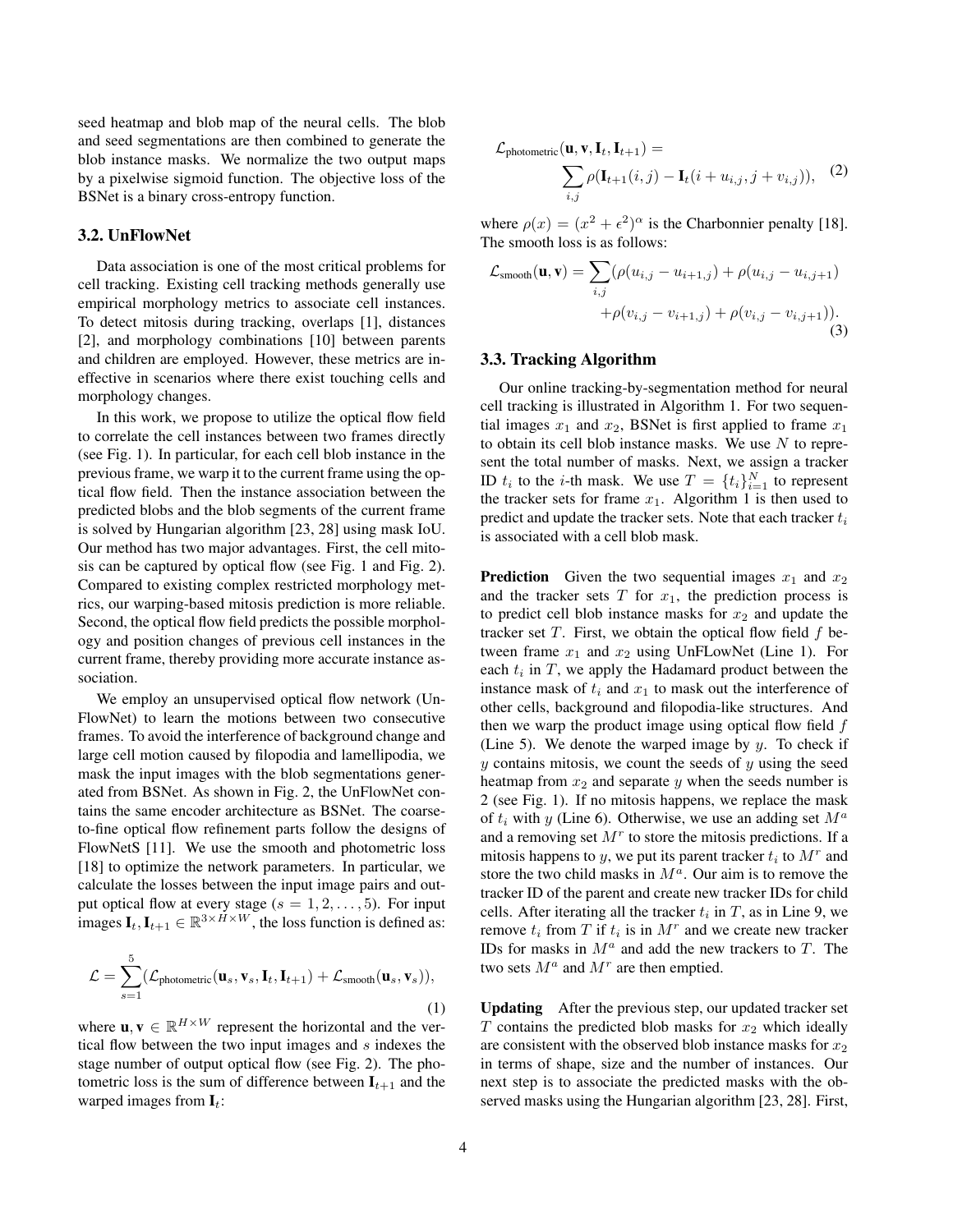we apply BSNet to  $x_2$  to obtain its blob cell instance masks B, which are referred as the observed instance masks for  $x_2$ (Line 2). Then we find the matched pairs between  $B$  and T using the Hungarian algorithm based on the mask IoU between each pair (Line 10). The matched pair indices are denoted by M. We update the instance mask of  $t_i$  with  $b_i$  if  $(i, j)$  is in M (Line 12). We add  $b_j$  to  $M^a$  and push  $t_i$  into  $M<sup>r</sup>$  if  $(i, j)$  is not in M (Line 13). Finally, we remove  $t<sub>i</sub>$ from T if  $t_i$  is in  $M^r$ . We create new tracker IDs for masks in  $M^a$  and add the new trackers to T (Line 15).

Algorithm 1: Online tracker prediction and updating **Input:** frame  $x_1$  and  $x_2$ , tracker  $T = \{t_i\}_{i=1}^N$  of  $x_1$ **Output:** updated tracker  $T$  for  $x_2$ 1 f ← UnFlowNet( $x_1, x_2$ ); ⊳ f : optical flow field  $2$   $B = \{b_j\}_{j=1}^M \leftarrow \text{BSNet}(x_2)$ ;  $\triangleright$   $B$ : blob mask instances  $3 M^a \leftarrow \emptyset; M^r \leftarrow \emptyset;$ 4 for  $i \leftarrow 1$  to  $N$  do 5  $y \leftarrow \text{warp}(t_i \odot x_1, f);$   $\triangleright$  Tracker prediction; ⊙: Hadamard product 6  $t_i \leftarrow y$  if  $\phi(y) = 1$ ;  $\phi$ : connected region number 7  $M^a \leftarrow M^a \cup \{y\}$  and  $M^r \leftarrow M^r \cup \{t_i\}$  if  $\phi(y) = 2;$ 8 end 9  $T \leftarrow T \setminus M^r$ ;  $T \leftarrow T \cup M^a$ ;  $M^a \leftarrow \emptyset$ ;  $M^r \leftarrow \emptyset$ ; 10  $M \leftarrow$  Hungarian( $T = \{t_i\}_{i=1}^{N'}$ ,  $B = \{b_j\}_{j=1}^{M}$ );  $\triangleright M$ : match pair indices 11 for  $i \leftarrow 1$  to  $N', j \leftarrow 1$  to M do 12  $t_i \leftarrow b_j$  if  $(i, j)$  in  $M$ ;  $\triangleright$  Update 13  $M^a \leftarrow M^a \cup \{b_i\}$  and  $M^r \leftarrow M^r \cup \{t_i\}$  if  $(i, j)$ not in  $M$ ; 14 end 15  $T \leftarrow T \setminus M^r; T \leftarrow T \cup M^a;$ 

# 4. Experiments

# 4.1. Data

The neural cell images used in this work come from a series of time-lapse microscopy videos whose frame size is  $512 \times 640$ . For the training of BSNet, we sample and manually label 386 training images and 129 validation images. The seed heatmap is generated using 2D Gaussian with a radius of 10 centered at the centroid of the blob instances. We use 8 sequences of images with a total number of 8797 neural cell frames to train the UnFlowNet. The tracking performance is evaluated on 9 sequences of images with 1011 frames in total. We use flip, rotation, contrast and brightness distortion for data augmentation.

#### 4.2. Training Details

The BSNet is trained for 100 epochs with a batch size of 16 images, while the UnFlowNet is trained for 60 epochs with a batch size of 12 images. In our experiment we train the BSNet and UnFlowNet independently. Note that we also experiment with sharing the encoder of these two networks, but only observe dramatically decreased performance for the UnFlowNet. Both networks are implemented with PyTorch [29] and run on 4 Nvidia K80 GPUs. We use Adam [22] with an initial learning rate of 0.001 for network optimization. The weights of conv1-conv4 of the encoder (Fig. 2) are initialized from a pretrained ResNet50 [15] on ImageNet datasets. Other parts of the networks are initialized with random weights sampled from a standard Gaussian distribution.

#### 4.3. Evaluation Metrics

The multiple object tracking precision (MOTP) and multiple object tracking accuracy (MOTA) [4] are employed in this work to evaluate the tracking performance. MOTP reflects the ability of the tracker to estimate the precise object segmentations:

$$
MOTP = \frac{\sum_{i,t} d_t^i}{\sum_t c_t},\tag{4}
$$

where  $c_t$  is the number of matches found at time t. For each of these matches,  $d_t^i$  is the mask IoU between object  $o_i$ and its corresponding hypothesis. MOTA accounts for all object configuration errors made by the tracker, false positives, misses and mismatches over all frames:

$$
MOTA = 1 - \frac{\sum_{t} (m_t + fp_t + mme_t)}{\sum_{t} g_t},
$$
 (5)

where  $m_t$ ,  $fp_t$  and  $mme_t$  are the number of misses (or false negatives, FN), false positives (FP) and mismatches, respectively.  $q_t$  is the number of objects present at time t.

Note that in Table 1, FP is the number of false detection, FN is the number of missed detection, TP is number of correct detection. We use N<sub>-GT</sub> as the total number of cells in the 9 sequential testing images.  $ID_{sw}$  is the number of tracker ID switches. We follow the same strategies in [4] to calculate these variables. Briefly speaking, if no blob mask in tracker sets  $T_s$  matches with a groundtruth mask at time s (i.e., mask IoU  $< 0.3$ ), we count the case as a FN. If a blob mask in the tracker sets  $T_s$  has no matched groundtruth mask, we count the case as a FP. Otherwise, if a blob mask in  $T<sub>s</sub>$  is matched with a grountruth mask, we count the case as a TP and we create a correspondence between them. If a new correspondence is made at time  $s + 1$  which contradicts the old correspondence, we count this case as a  $ID_{sw}$ and we update the correspondence.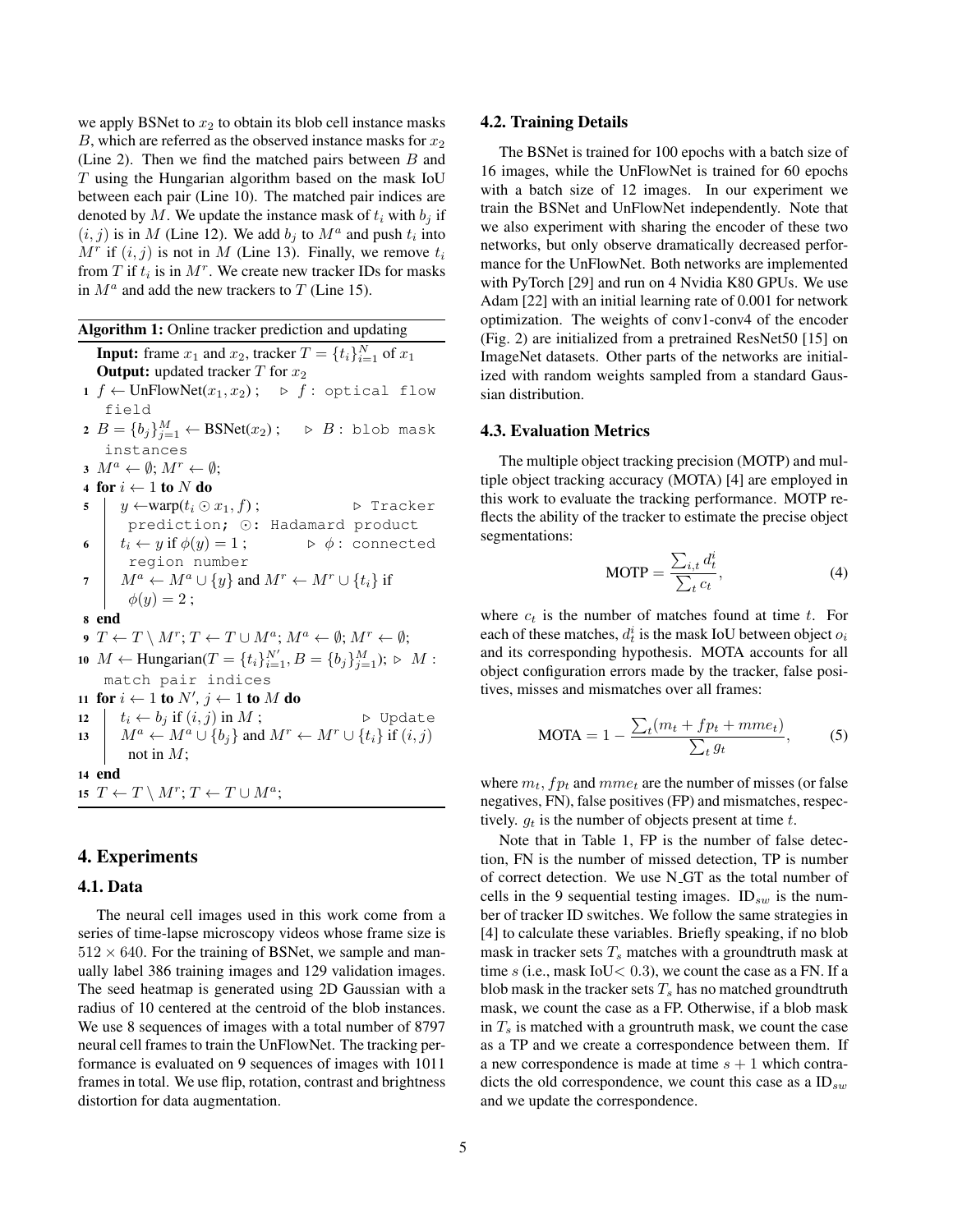

Figure 3. Qualitative examples of tracking results. The top row shows the images that are projected with their blob instance segmentation masks. The bottom row shows the related seed heatmaps.

| Method                 | $MOTA \uparrow$ | $MOTP \uparrow$ | N <sub>-GT</sub> | $TP \uparrow$ | $FP \downarrow$ | $FN \perp$ | $ID_{sw} \downarrow$ |
|------------------------|-----------------|-----------------|------------------|---------------|-----------------|------------|----------------------|
| Watershed+Kalman       | $-0.0732$       | 0.5018          | 11879            | 4684          | 5259            | 7195       | 295                  |
| BNet+Kalman (Ours)     | 0.8235          | 0.9754          | 11879            | 10646         | 768             | 1233       | 96                   |
| BNet+UnFlowNet (Ours)  | 0.8737          | 0.9729          | 11879            | 11421         | 960             | 458        | 82                   |
| BSNet+UnFlowNet (Ours) | 0.8746          | 0.9744          | 11879            | 11685         | 1215            | 194        | 81                   |

Table 1. Tracking evaluation results. N\_GT is the total number of cells in the 9 sequences of testing images.  $ID_{sw}$  represents the number of tracker ID switches. TP, FP and FN indicate the number of true positive, false positive and false negative, respectively. BNet is the BSNet without seed heatmaps.

# 4.4. Results

The evaluation results of our tracking methods are shown in Table 1. First, we investigate the effect of seed heatmap. From the ablation study between row3 and row4 of Table 1, we observe that the seed heatmap helps to decrease the false negatives due to the separation of attached cells, while it would also lead to false positives. The reason would be that the seed heatmap can hardly predict the seed for neural cells with extremely irregular morphological shapes, such as those with a long extension (see Fig. 3). However, from TP we find that the seed heatmap is helpful in locating the target cells. As a result, the overall performance (i.e., MOTA) of BSNet+UnFlowNet is better than that of BNet+UnFlowNet. We also compare our UnFlowNet performance with Kalman filter [19]. From the results of row2 and row3 in Table 1, it can be observed that UnFlowNet suppresses the number of false negatives significantly, indicating that UnFlowNet is better at identifying the newly appeared cells from mitosis. Note that, although Kalman filter has a stronger ability to reduce false positives, overall its performance is inferior to UnFlowNet, as shown by the MOTA score. Finally, we compare our BNet with the traditional watershed-based neural cell tracking approach [2]. The results demonstrate the significant advantage of our method. Some qualitative tracking results are illustrated

in Fig. 3. As can be seen, there are some background impurities (#9 and #26) which are very similar to cells in appearance and thus are recognized as cells. Besides, for the same cell, its ID could be updated constantly through different frames. This phenomenon is caused by the failure of seed detection. In particular, the inaccurate seed prediction in frame  $x_1$  would lead to the inability of our method to separate touching cells. Consequently, these touching cells are treated as one instance and the additional tracker IDs will be removed from T. Although in the succeeding frame  $x_2$  the touching cells are correctly separated, the newly emerged instances are assigned with new tracker IDs.

# 5. Conclusion

In this paper, we propose an online neural cell tracking method that exploits both the appearance and motion features of neural cells. The appearance information is captured by BSNet, and the motion feature is extracted using UnFlowNet. Compared to previous methods, our method is able to achieve higher tracking accuracy.

# References

[1] S. U. Akram, J. Kannala, L. Eklund, and J. Heikkilä. Joint cell segmentation and tracking using cell proposals. In *ISBI*, pages 920–924. IEEE, 2016.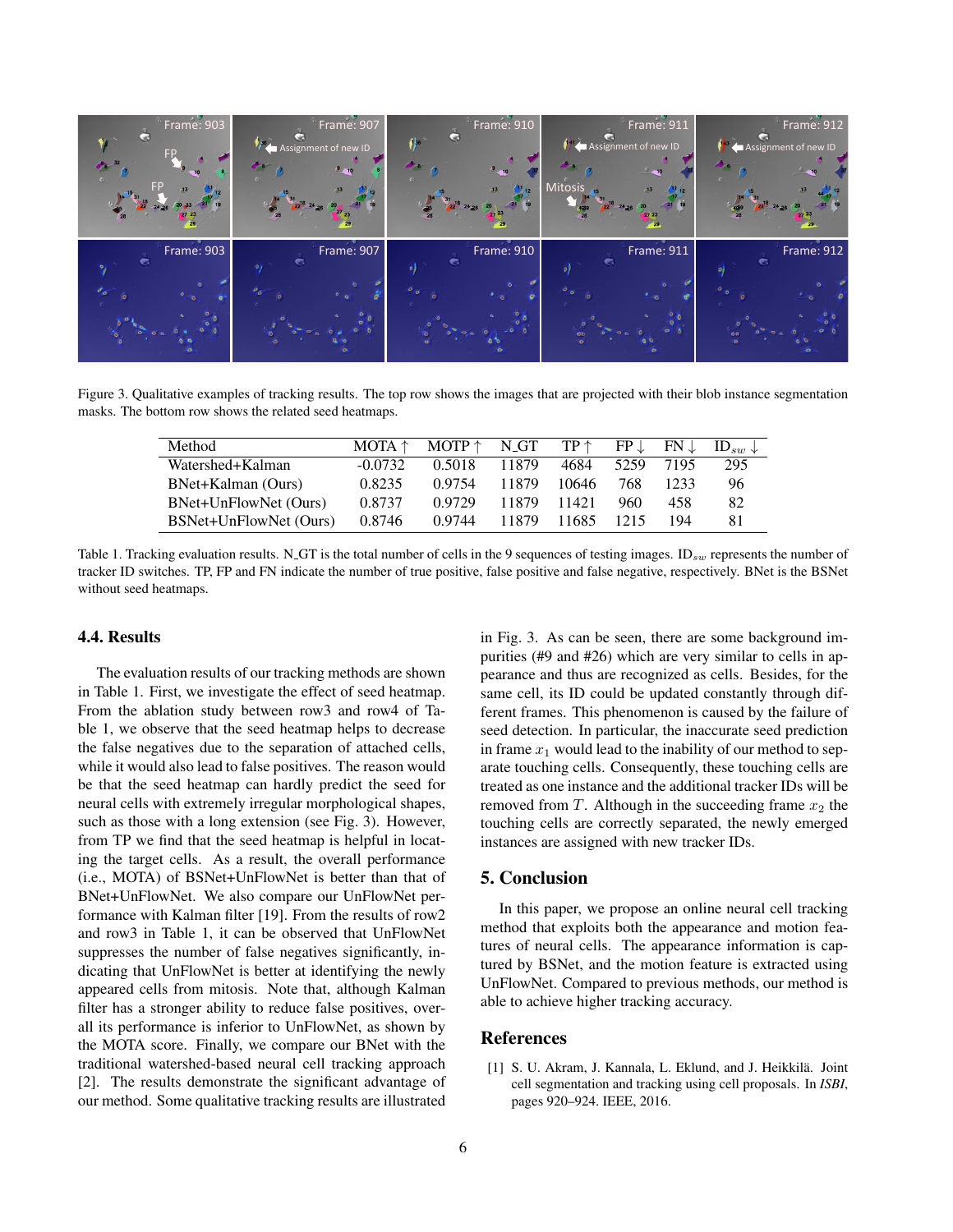- [2] O. Al-Kofahi, R. J. Radke, S. K. Goderie, Q. Shen, S. Temple, and B. Roysam. Automated cell lineage construction: a rapid method to analyze clonal development established with murine neural progenitor cells. *Cell cycle*, 5(3):327– 335, 2006.
- [3] J. Berclaz, F. Fleuret, E. Turetken, and P. Fua. Multiple object tracking using k-shortest paths optimization. *TPAMI*, 33(9):1806–1819, 2011.
- [4] K. Bernardin and R. Stiefelhagen. Evaluating multiple object tracking performance: the clear mot metrics. *Journal on Image and Video Processing*, 2008:1, 2008.
- [5] L. Bertinetto, J. Valmadre, J. F. Henriques, A. Vedaldi, and P. H. Torr. Fully-convolutional siamese networks for object tracking. In *ECCV*, pages 850–865. Springer, 2016.
- [6] A. Bewley, Z. Ge, L. Ott, F. Ramos, and B. Upcroft. Simple online and realtime tracking. In *ICIP*, pages 3464–3468. IEEE, 2016.
- [7] J.-Y. Bouguet. Pyramidal implementation of the affine lucas kanade feature tracker description of the algorithm. *Intel Corporation*, 5(1-10):4, 2001.
- [8] M. D. Breitenstein, F. Reichlin, B. Leibe, E. Koller-Meier, and L. Van Gool. Online multiperson tracking-by-detection from a single, uncalibrated camera. *TPAMI*, 33(9):1820– 1833, 2011.
- [9] W. Choi. Near-online multi-target tracking with aggregated local flow descriptor. In *ICCV*, pages 3029–3037, 2015.
- [10] T. Chunming and B. Ewert. Automatic tracking of neural stem cell. *WDIC*, pages 61–66, 2005.
- [11] A. Dosovitskiy, P. Fischer, E. Ilg, P. Hausser, C. Hazirbas, V. Golkov, P. Van Der Smagt, D. Cremers, and T. Brox. Flownet: Learning optical flow with convolutional networks. In *ICCV*, pages 2758–2766, 2015.
- [12] G. Farnebäck. Two-frame motion estimation based on polynomial expansion. In *SCIA*, pages 363–370. Springer, 2003.
- [13] N. J. Gordon, D. J. Salmond, and A. F. Smith. Novel approach to nonlinear/non-gaussian bayesian state estimation. In *IEE Proceedings F-radar and signal processing*, volume 140, pages 107–113. IET, 1993.
- [14] K. He, G. Gkioxari, P. Dollár, and R. Girshick. Mask r-cnn. In *ICCV*, pages 2980–2988. IEEE, 2017.
- [15] K. He, X. Zhang, S. Ren, and J. Sun. Deep residual learning for image recognition. In *CVPR*, pages 770–778, 2016.
- [16] E. Hoffer and N. Ailon. Deep metric learning using triplet network. In *International Workshop on Similarity-Based Pattern Recognition*, pages 84–92. Springer, 2015.
- [17] E. Ilg, N. Mayer, T. Saikia, M. Keuper, A. Dosovitskiy, and T. Brox. Flownet 2.0: Evolution of optical flow estimation with deep networks. In *CVPR*, volume 2, page 6, 2017.
- [18] J. Y. Jason, A. W. Harley, and K. G. Derpanis. Back to basics: Unsupervised learning of optical flow via brightness constancy and motion smoothness. In *ECCV*, pages 3–10. Springer, 2016.
- [19] R. E. Kalman. A new approach to linear filtering and prediction problems. *Journal of basic Engineering*, 82(1):35–45, 1960.
- [20] C. Kim, F. Li, A. Ciptadi, and J. M. Rehg. Multiple hypothesis tracking revisited. In *ICCV*, pages 4696–4704, 2015.
- [21] S. Kim, S. Kwak, J. Feyereisl, and B. Han. Online multitarget tracking by large margin structured learning. In *ACCV*, pages 98–111. Springer, 2012.
- [22] D. P. Kingma and J. Ba. Adam: A method for stochastic optimization. 2015.
- [23] H. W. Kuhn. The hungarian method for the assignment problem. *Naval research logistics quarterly*, 2(1-2):83–97, 1955.
- [24] H. Law and J. Deng. Cornernet: Detecting objects as paired keypoints. In *ECCV*, pages 734–750, 2018.
- [25] L. Leal-Taixé, C. Canton-Ferrer, and K. Schindler. Learning by tracking: Siamese cnn for robust target association. In *CVPR Workshops*, pages 33–40, 2016.
- [26] K. E. Magnusson, J. Jaldén, P. M. Gilbert, and H. M. Blau. Global linking of cell tracks using the viterbi algorithm. *TMI*, 34(4):911–929, 2015.
- [27] S. Meister, J. Hur, and S. Roth. Unflow: Unsupervised learning of optical flow with a bidirectional census loss. In *AAAI*, 2018.
- [28] J. Munkres. Algorithms for the assignment and transportation problems. *Journal of the society for industrial and applied mathematics*, 5(1):32–38, 1957.
- [29] A. Paszke, S. Gross, S. Chintala, G. Chanan, E. Yang, Z. De-Vito, Z. Lin, A. Desmaison, L. Antiga, and A. Lerer. Automatic differentiation in pytorch. In *NIPS-W*, 2017.
- [30] A. Pinidiyaarachchi and C. Wählby. Seeded watersheds for combined segmentation and tracking of cells. In *ICIAP*, pages 336–343. Springer, 2005.
- [31] H. Pirsiavash, D. Ramanan, and C. C. Fowlkes. Globallyoptimal greedy algorithms for tracking a variable number of objects. In *CVPR*, pages 1201–1208. IEEE, 2011.
- [32] Z. Ren, J. Yan, B. Ni, B. Liu, X. Yang, and H. Zha. Unsupervised deep learning for optical flow estimation. In *AAAI*, volume 3, page 7, 2017.
- [33] O. Ronneberger, P. Fischer, and T. Brox. U-net: Convolutional networks for biomedical image segmentation. In *MIC-CAI*, pages 234–241. Springer, 2015.
- [34] J. Son, M. Baek, M. Cho, and B. Han. Multi-object tracking with quadruplet convolutional neural networks. In *CVPR*, pages 5620–5629, 2017.
- [35] C. Tang and E. Bengtsson. Segmentation and tracking of neural stem cell. In *ICIC*, pages 851–859. Springer, 2005.
- [36] J. Valmadre, L. Bertinetto, J. Henriques, A. Vedaldi, and P. H. Torr. End-to-end representation learning for correlation filter based tracking. In *CVPR*, pages 5000–5008. IEEE, 2017.
- [37] Y. Wang, Y. Yang, Z. Yang, L. Zhao, and W. Xu. Occlusion aware unsupervised learning of optical flow. In *CVPR*, pages 4884–4893, 2018.